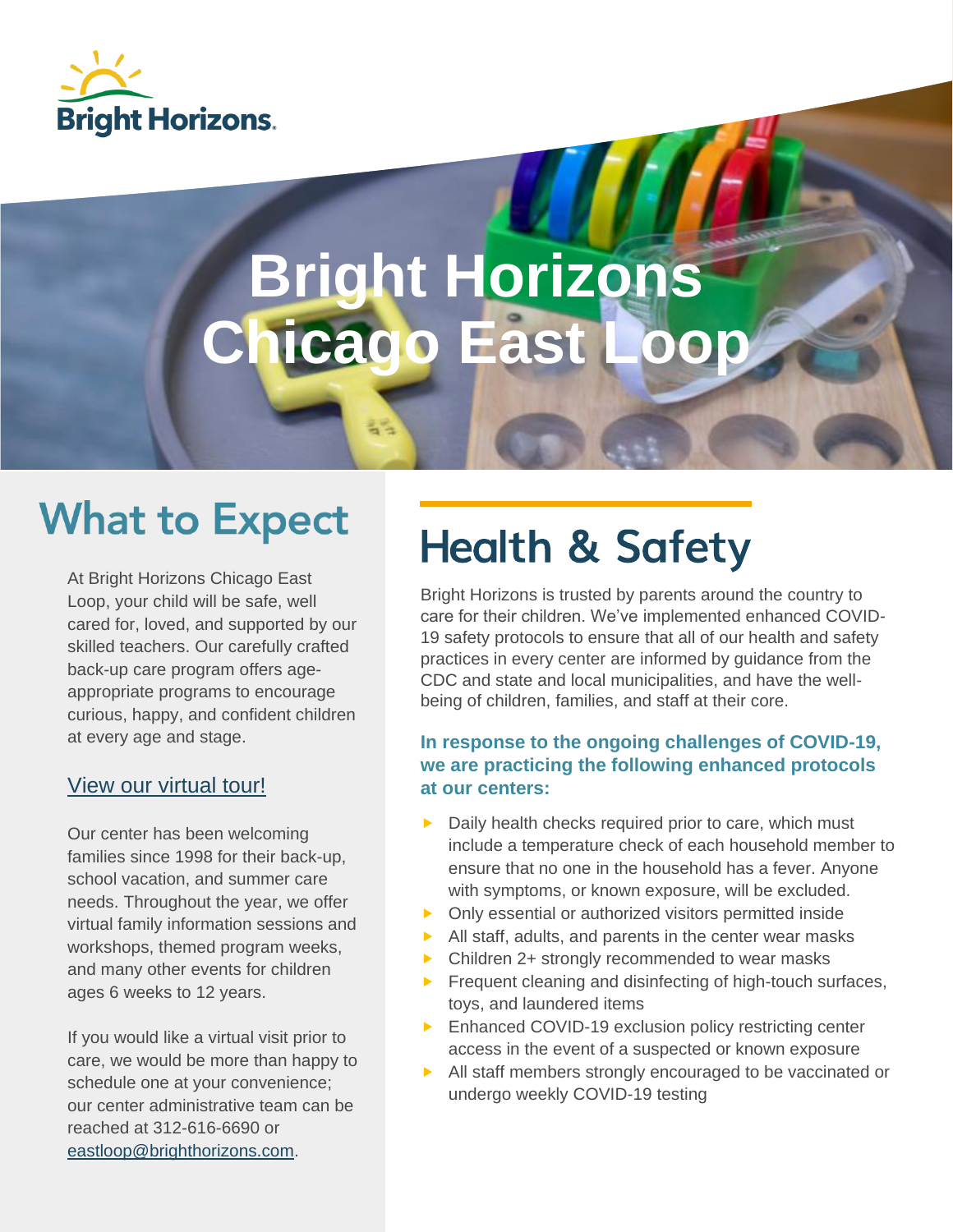## **What to Bring**

#### **Enrollment Forms & Health Records**

Prior to care, we are required to obtain additional information about your family. Many of the forms are available on our Back-up Care portal: [backup.brighthorizons.com/account/login,](https://backup.brighthorizons.com/Account/Login) and will need to be submitted along with your child's health, immunization records, and birth certificate (a requirement in the city of Chicago).

#### **Meals & Snacks**

For children 10 months and older families can choose to participate in our snack/lunch program (consisting of a combination of fruit, vegetable, protein or carbohydrate, and milk). Catered lunch must be purchased: \$5/child under 6, and \$6/ child 6-12 years; or families have the option to take their child out for lunch. If a family chooses to provide food instead, then they must follow guidelines. For children under 2 years, all food provided must be store bought/sealed and ready to eat. *Please note: our center is a nut safe environment and we ask you not to pack any nut items for your child.* Infant bottles cannot come prepared (it's a Chicago regulation), unless it is breast milk. Formula needs to be brought sealed and will be prepped onsite; a fresh bottle is needed for each feeding.

#### **Items From Home**

- $\blacktriangleright$  Spare clothing
- Diapers and wipes *(as needed)*
- ▶ Crib-sized sheet and blanket for rest time
- Favorite toy, book, etc. to ease the drop-off transition or for rest time
- Ready-to-eat lunch and bottles *(as needed)*



### **Center Location**

Our back-up child care center is conveniently located on "The Magnificent Mile" in Downtown Chicago.

We share a building with Argosy University, the Fox television network, and CVS Pharmacy; in the heart of the Michigan Avenue shopping district. Attractions like Millennium Park are just a block away and The Art Institute of Chicago is also within walking distance of our center.

Parking: We validate parking for 30-minute drop-off and pick-up in the Michigan Plaza parking garage located on lower Wacker.